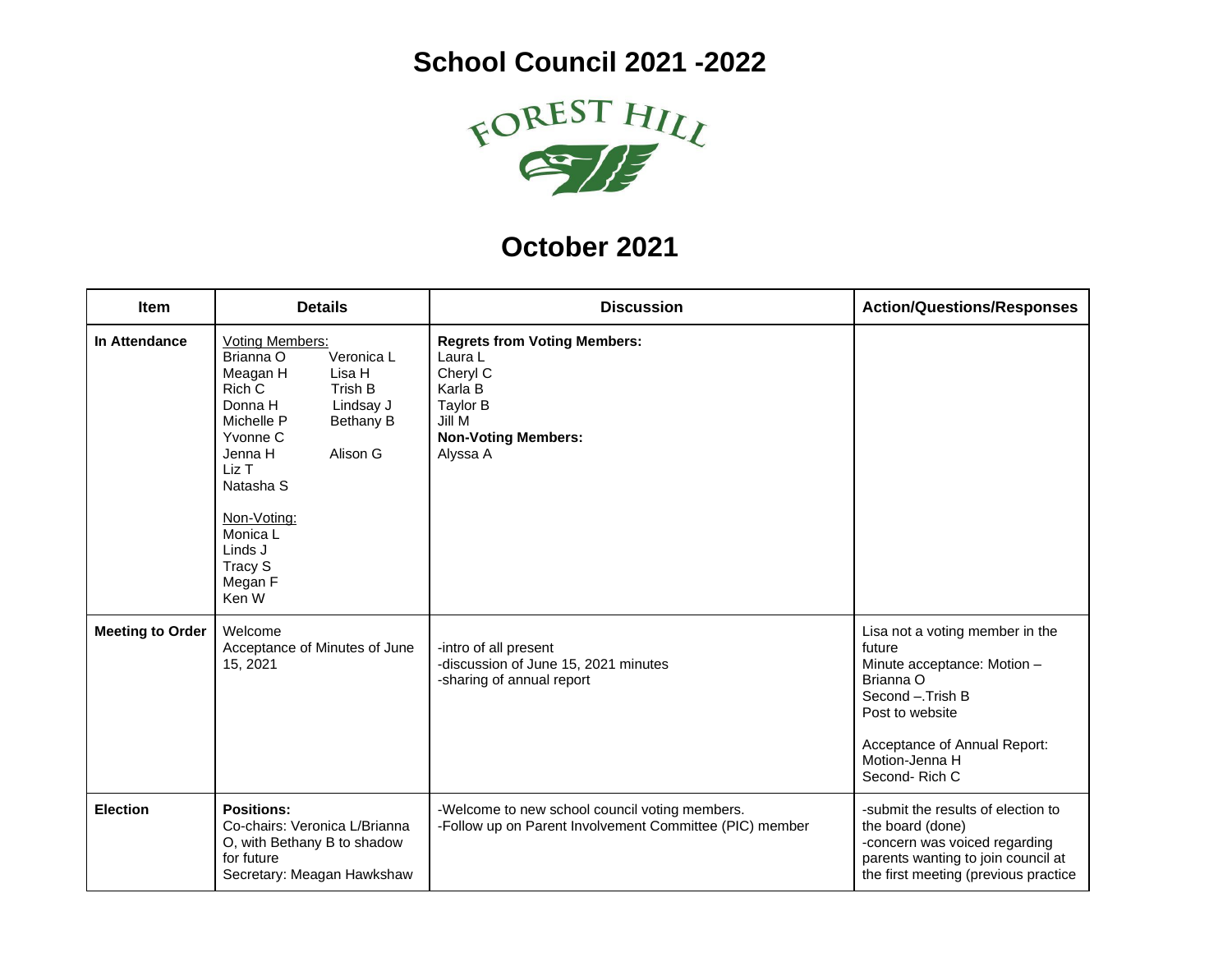|                         | Fundraising Coordinator:<br>Marian Philips-MacGregor |                                                                                                                                                                                                                                                                                                                                                                                                                                                                                                                                                                                                                                                                                                       | and no concern voiced by<br>attending parents noted); next<br>council meeting we'll add<br>interested parents to council<br>-look in to whether a PIC rep is<br>needed (12 representatives from<br>areaa A-F are filled, therefore no<br>need) |
|-------------------------|------------------------------------------------------|-------------------------------------------------------------------------------------------------------------------------------------------------------------------------------------------------------------------------------------------------------------------------------------------------------------------------------------------------------------------------------------------------------------------------------------------------------------------------------------------------------------------------------------------------------------------------------------------------------------------------------------------------------------------------------------------------------|------------------------------------------------------------------------------------------------------------------------------------------------------------------------------------------------------------------------------------------------|
| <b>Future Meetings</b>  | Dates and format to be<br>determined                 | 7pm (most likely via zoom) Nov 2 <sup>nd</sup> , Dec 7 <sup>th</sup> , Jan 11, Feb 1, Apr<br>5, May 3                                                                                                                                                                                                                                                                                                                                                                                                                                                                                                                                                                                                 |                                                                                                                                                                                                                                                |
| <b>Principal Report</b> | - People, Plant & Program                            | -see attached                                                                                                                                                                                                                                                                                                                                                                                                                                                                                                                                                                                                                                                                                         |                                                                                                                                                                                                                                                |
| <b>Teacher Report</b>   | Regrets from the teacher<br>representative           |                                                                                                                                                                                                                                                                                                                                                                                                                                                                                                                                                                                                                                                                                                       |                                                                                                                                                                                                                                                |
| <b>Budget</b>           | See SGF Trial Balance                                |                                                                                                                                                                                                                                                                                                                                                                                                                                                                                                                                                                                                                                                                                                       | Contact Rick Mutuchky re:<br>progress of outdoor classroom<br>(Have contacted; will update when<br>he responds)                                                                                                                                |
| <b>Fundraising</b>      | Chicken on the Run<br>School Lunch Box Program       | Concerns about reduced profit using the school lunch box<br>program in place of our in-school lunch program; need to inquire if<br>it is mandatory or if we can continue with our own programs<br>Chicken on the run is an on-going meat fundraiser where meat is<br>delivered directly to homes and the school earns a percentage of<br>sales.                                                                                                                                                                                                                                                                                                                                                       | Marian has sent a previous<br>fundraising plan to the school<br>administrations, as well as some<br>possible activities for 2021-2022<br>Marian to prepare a flyer for<br>Chicken on the Run                                                   |
| Question/Inquiry        |                                                      | Concern raised regarding the school supplies list sent out by<br>teachers; all supplies required for school are supplied by the<br>board. The school supply list is not equitable and should not be<br>sent home by teachers. Mrs Campbell will confirm this policy with<br>teachers and ensure they know not to send lists home.<br>Suggestion to change "shirt" days to "colour" days as this is more<br>equitable. Students that do not have the appropriate colour "shirt"<br>for the day can feel left out. Consider having anything (hat, pants,<br>socks) that is the colour to be represented. Also consider having<br>he school provide ribbons for students that need a piece of<br>colour. |                                                                                                                                                                                                                                                |
| <b>New Business</b>     |                                                      | Monday Message to be sent to parents weekly to ensure open<br>communication.                                                                                                                                                                                                                                                                                                                                                                                                                                                                                                                                                                                                                          |                                                                                                                                                                                                                                                |
| <b>Agenda Items</b>     |                                                      | None at this time; send agenda items to co-chairs by Oct 29 <sup>th</sup> for                                                                                                                                                                                                                                                                                                                                                                                                                                                                                                                                                                                                                         |                                                                                                                                                                                                                                                |